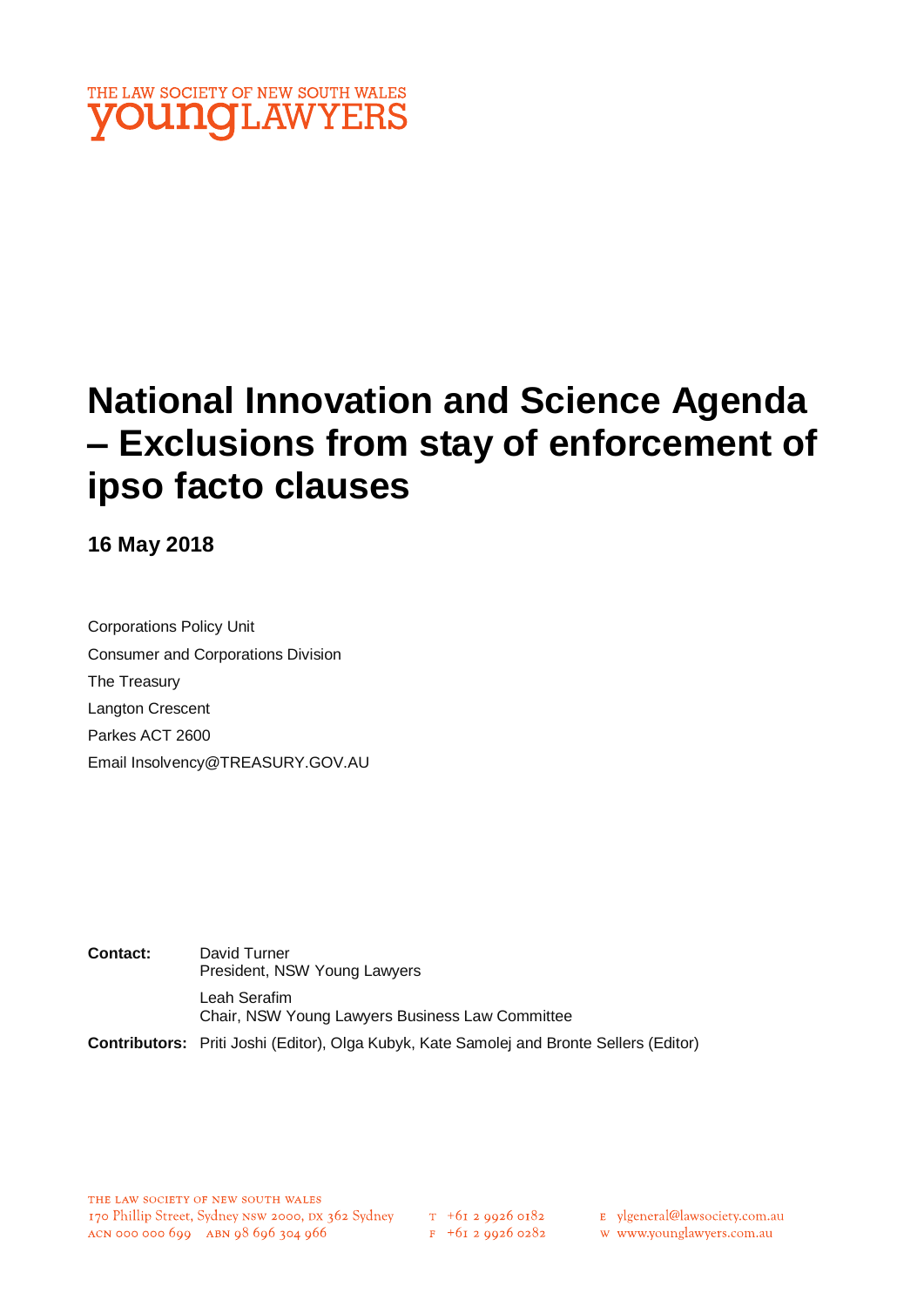#### THE LAW SOCIETY OF NEW SOUTH WALES **VOUNGLAWYERS**

The NSW Young Lawyers Business Law Committee (Committee) makes the following submission in response to the exposure drafts regarding the exceptions to the stay on enforcement of Ipso Facto clauses in commercial contracts.

## **NSW Young Lawyers**

NSW Young Lawyers is a division of The Law Society of New South Wales. NSW Young Lawyers supports practitioners in their professional and career development in numerous ways, including by encouraging active participation in its 15 separate committees, each dedicated to a particular area of practice. Membership is automatic for all NSW lawyers (solicitors and barristers) under 36 years and/or in their first five years of practice, as well as law students. NSW Young Lawyers currently has over 15,000 members.

The New South Wales Young Lawyers Business Law Committee (**Committee**) is a forum of like-minded individuals who have joined together to improve their own knowledge of business law and foster increased understanding of this area in the profession. The Committee reviews and comments on legal developments across corporate and commercial law, banking and finance, superannuation, taxation, insolvency, competition and trade practices.

# **Summary of Recommendations**

A key legislative intention behind the introduction of the *Treasury Laws Amendment (2017 Enterprise Incentives No 2) Act 2017* (Cth) (the **Amendment Act**) was to introduce a statutory stay on the enforcement of ipso facto clauses in commercial contracts, to give a company 'breathing space' during a scheme of arrangement, voluntary administration or the appointment of a receiver and manager or other managing controller (**Formal Process**), and allow companies to try and nurse their businesses back to good financial health.<sup>1</sup>

The exposure drafts for the *Corporations Amendment (Stay on Enforcing Certain Rights) Regulations 2018* (**Draft Regulations**) and *Corporations (Stay on Enforcing Certain Rights) Declaration 2018* (Cth) (**Draft Declaration**) now set out the exceptions to the stay of enforcement on ipso facto clauses in commercial contracts.

The Committee makes the following comments on some of the proposed exceptions to the stay which are within its knowledge and expertise, with particular regard to the Government's intentions behind introducing the statutory stay.

The Committee submits that:

l

 $1$  Explanatory Memorandum, Treasury Laws Amendment (2017 Enterprise Incentives No. 2) Bill 2017, 25.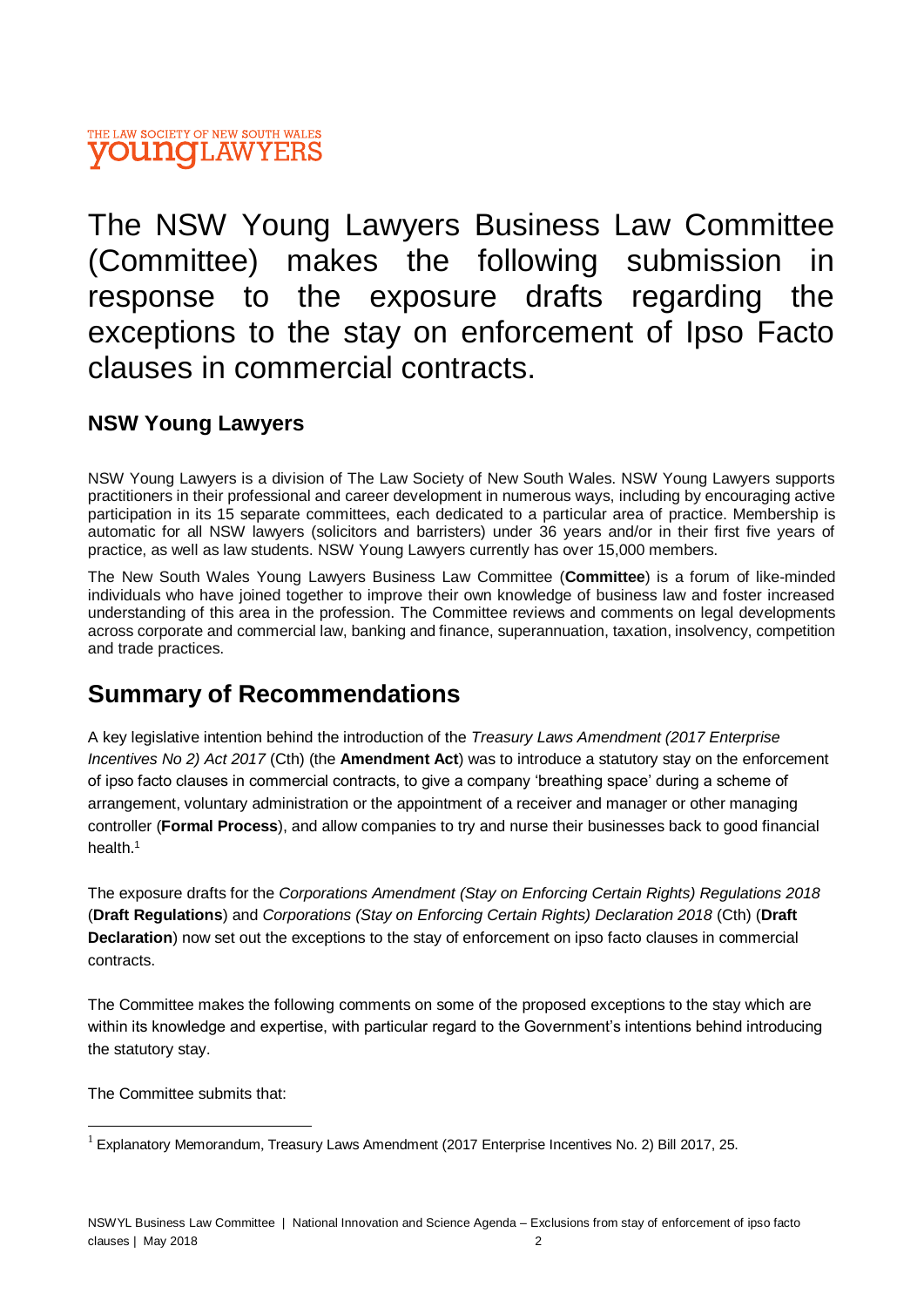

- 1. Clause 5.3A.50(b) of the Draft Regulations is too broad, permits all government licences and statutory permits to be excepted from the stay on enforcement of ipso facto clauses (not just those licences or permits where solvency was a precondition to the grant of the licence/permit) and should not be enacted. The clause is contrary to the legislative intention behind enacting the Amendment Act.
- 2. If clause 5.3A.50(b) of the Draft Regulations is to be enacted, the Committee submits that it should be modified to narrow its operation so that:
	- a. licences or permits that are crucial for the operation of a business subject to a Formal Process are excluded, in order to ensure that the exception maintains the legislative intention behind the Amendment Act; and
	- b. if the recommendation in 2a. above is not adopted, the clause be restricted so that it only applies to those permits/licences where solvency was a precondition to the grant of the licence.
- 3. The exceptions contained in Regulations 5.3A.50(2)(e)-(g) and (z)-(za) of the Draft Regulations should be adopted because ipso facto clauses in security arrangements are a commercial necessity for the function of this type of contract, and they act as mechanism to assist the secured party to mitigate their financial risk. It would be uncommercial for the stay on ipso facto clauses to extend to such contracts.
- 4. While the Committee agrees with the legislative intent behind Draft Regulation 5.3A.50(2)(l), the proposed regulation is too broad and can apply to all SPVs, not just those created for asset securitisation. This may enable parties to use SPV structures to bypass the statutory stay on the enforcement of Ipso Facto clauses. This is contrary to the legislative intention expressed in the explanatory statement accompanying the Draft Regulations.

# **Introduction**

The September 2017 amendments made by the Amendment Act to the *Corporations Act 2001* (Cth) introduced:

- 1. 'Safe harbour' provisions which offer directors protection from personal liability for insolvent trading, when developing and taking in a course of action reasonably likely to lead to a better outcome for the company ; and
- 2. A stay on the enforcement of self-executing ipso facto clauses in contracts.

The stay in point 2 above prevents a party to a contract from relying on ipso facto clauses where the counterparty is subject to a Formal Process. The Amendment Act also empowers the Court to extend the prohibition to prevent parties from exercising other rights in circumstances where an ipso facto clause is stayed but where the party may nevertheless terminate a contract due to non performance or default in payment.

The Draft Regulations and Draft Declaration set out the types of contracts and rights to be excluded from the operation of the mandatory stay of the ipso facto clauses.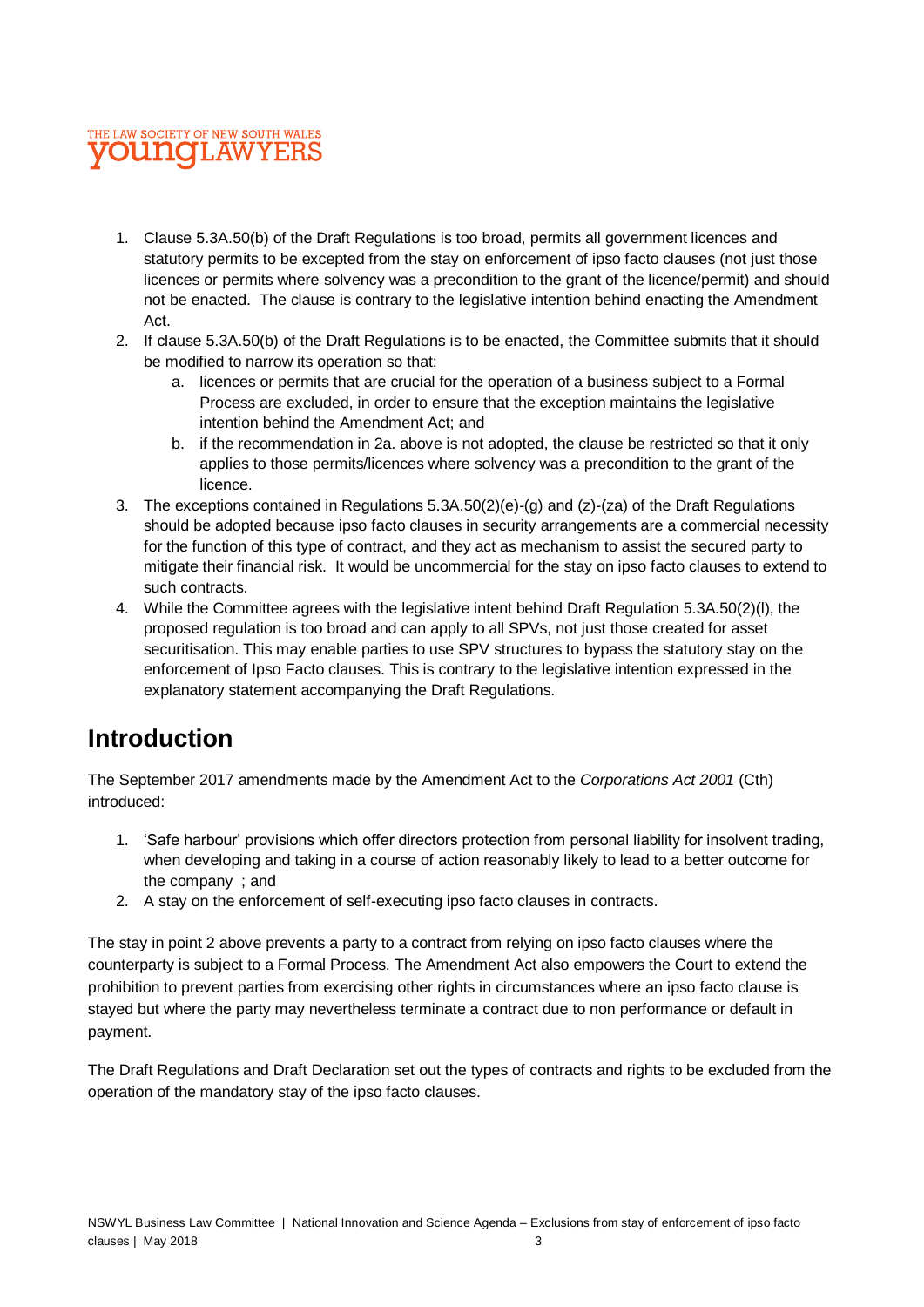#### THE LAW SOCIETY OF NEW SOUTH WALES youngLAWYERS

## **Government Contracts and Statutory Licences**

Clause 5.3A.50(2)(b) of the Draft Regulations excludes Government contracts and statutory licences from the stay on enforcing ipso facto clauses.<sup>2</sup>

The Committee recommends that clause 5.3A.50(2)(b) of the Draft Regulations should not be enacted because this contradicts the legislative intention with which the Amendment Act was enacted. The accompanying Explanatory Memorandum to the Amendment Act states that ipso facto clauses '*reduce the scope for a successful restructure, destroy the enterprise value of a business entering into formal administration or prevent the sale of the business as a going concern*.'<sup>3</sup> It also states that ipso facto clauses can '*reduce or eliminate returns in liquidation because they disrupt the businesses' contractual arrangements and destroy goodwill, potentially prejudicing other creditors and defeating the purpose of a voluntary administration*.'<sup>4</sup>

Clause 5.3A.50(2)(b) of the Draft Regulations has been drafted broadly, and if enacted could be devastating to the going-concern value of enterprises that rely on Government contracts, or statutory licences or permits, in the operation of their day to day business. In effect, the Draft Regulations allow government authorities to revoke a licence or a permit when a business is undergoing a Formal Process.<sup>5</sup> The Explanatory Statement to the Regulations states that this exception is to apply to licences or permits where solvency was a precondition of the grant of the licence, because this condition is in place to promote public safety and greater good of the community.<sup>6</sup> However, clause 5.3A.50(2)(b) is not restricted to those government contracts or licences where solvency was a precondition to the grant of the licence. This means that statutory licences such as liquor licences, gaming licences or food licences, which do not have solvency as a precondition to their grant, could be revoked by the issuing authority if the licensee entered into a formal restructure.

If, for example, the financial position of a business with a food licence deteriorated and an administrator was appointed, then this would not necessarily affect the business' ability to maintain sanitary facilities, or maintain health standards during its operation, which are the conditions of the licence.<sup>7</sup> If a company is subject to a Formal Process, this does not automatically mean that the company cannot comply with its obligations under the licence, and does not mean that the company's licence should be revoked. Having a business-critical licence revoked deprives the company and/or its external administrator of the opportunity for the business to improve its financial performance, or at least effect a sale of the assets of the business as a going concern. Therefore, the Committee submits that clause 5.3A.50(2)(b) should not be enacted.

l

<sup>&</sup>lt;sup>2</sup> Exposure Draft – *Corporations Amendment (Stay on Enforcing Certain Rights) Regulations 2018* (Cth) cl 5.3A.50(2)(b).

 $3$  Explanatory Memorandum, Treasury Laws Amendment (2017 Enterprise Incentives No. 2) Bill 2017, 25 [2.4].

 $4$  Ibid [2.5].

 $<sup>5</sup>$  Exposure Draft – Explanatory Statement, Corporations Amendment (Stay on Enforcing Certain Rights) Regulations</sup> 2018, 5 and 16.

 $<sup>6</sup>$  Ibid. 6.</sup>

<sup>7</sup> NSW Food Authority, *Licensing & notifying* (10 March 2018) NSW Food Authority [<http://www.foodauthority.nsw.gov.au/ip/licensing>](http://www.foodauthority.nsw.gov.au/ip/licensing).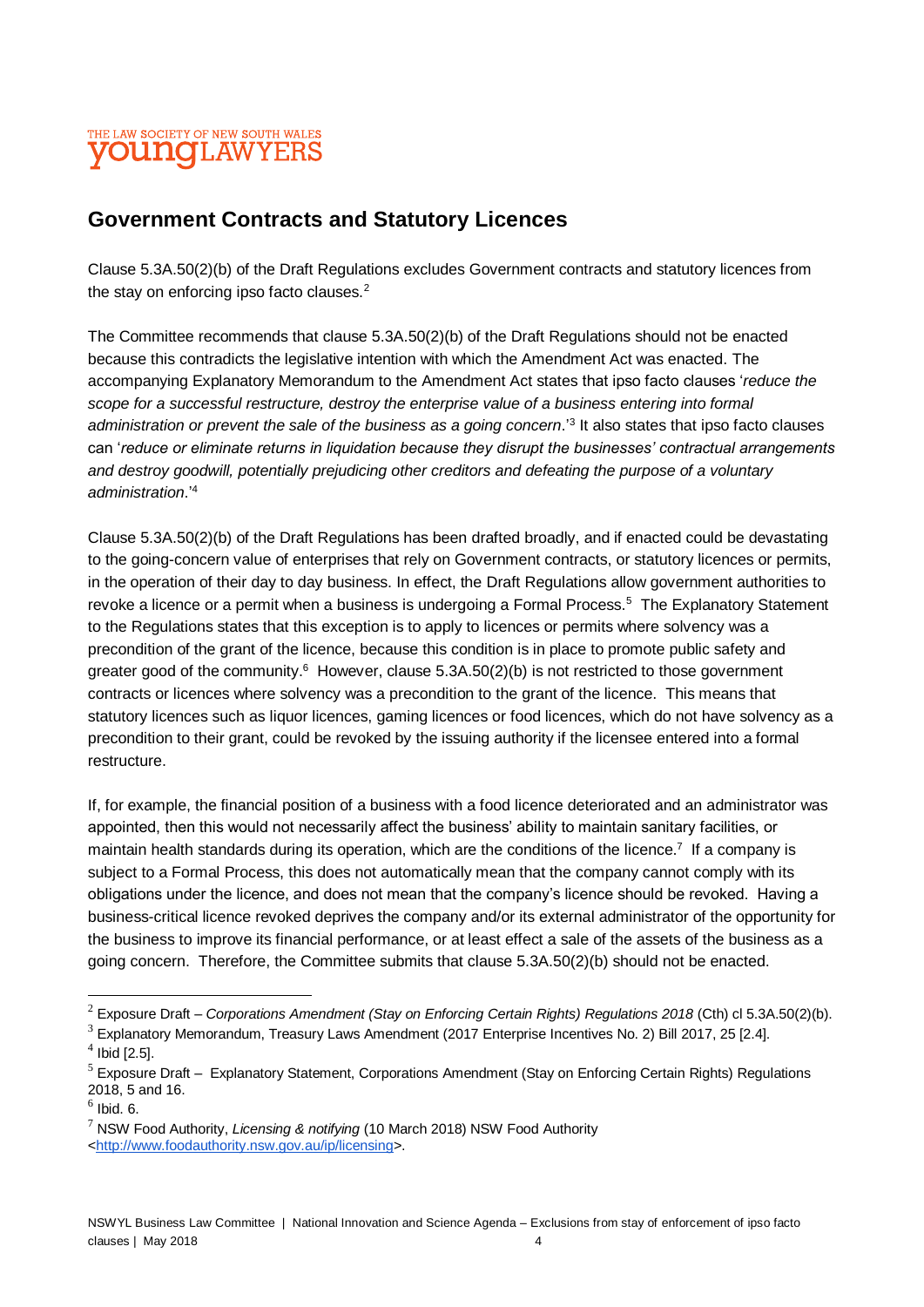

In an event that clause  $5.3A.50(2)(b)$  is to be enacted, the Committee recommends that:

- 1. the clause be amended to exclude Government contracts, licences or permits that are crucial for the operation of the business in order to ensure that the exception maintains the legislative intention behind the Amendment Act; and
- 2. if the recommendation in 1. above is not accepted, the clause should be restricted so that it only applies to those permits/licences where solvency was a precondition to the grant of the licence.

# **Financing Arrangements**

The Draft Regulations exclude from the stay on enforcement certain ipso facto clauses relating to financing arrangements and arrangements whereby a company issues securities and/or offers securities pursuant to a rights issue.

The Committee submits that the exceptions in respect of financing arrangements, specifically the exceptions contained in clauses 5.3A.50(2)(e)-(g),(l) and (z)-(za) of the Draft Regulations should be adopted.

The exceptions set out within the Draft Regulations and the Draft Declaration, especially in respect to secured lending, concern themselves with managing credit risk. This risk mitigating function is a commercial necessity for the function of certain contracts.

This is particularly relevant to the acceleration of demands and guarantees. If an event of default was to occur enabling the secured creditor to call upon a sum owed by the other party, if the indebted party was not able to satisfy the demand, the same demand could be made upon a guarantor. If a stay was to be applied, then, depending on the terms of the loan contract and the guarantee, the secured party may be prevented from accelerating the principal debt, and consequently be unable to claim on the guarantee rendering the guarantee practically ineffective as security. This problem might practically be avoided if another default occurred (which, in respect of some Formal Processes, is likely to have occurred before the Formal Process commences anyway, such as the appointment of a receiver and manager by the secured creditor) and the provisions of the relevant contract allowed for acceleration of the debt on the basis of that default.

If the secured creditor was not able to accelerate the payment of a sum owed, it would not be able to enforce the guarantee unless the guarantee as a primary obligation, specifically provided that the guarantee could be called upon where the principal debt would have been accelerated, but for the statutory stay of enforcement of the ipso facto clause.

Further, it remains to be noted that set off and netting rights (as listed in clause 5.3A.50(2) of the Draft Regulations), are not able to be engaged until a debt comes due and payable by each counterparty.<sup>8</sup> Acceleration would often be able to bring about this state of affairs.

l

<sup>8</sup> *Hiley v Peoples Assurance* [1983] HCA 40; *Gye v McIntyre* [1991] HCA 60.